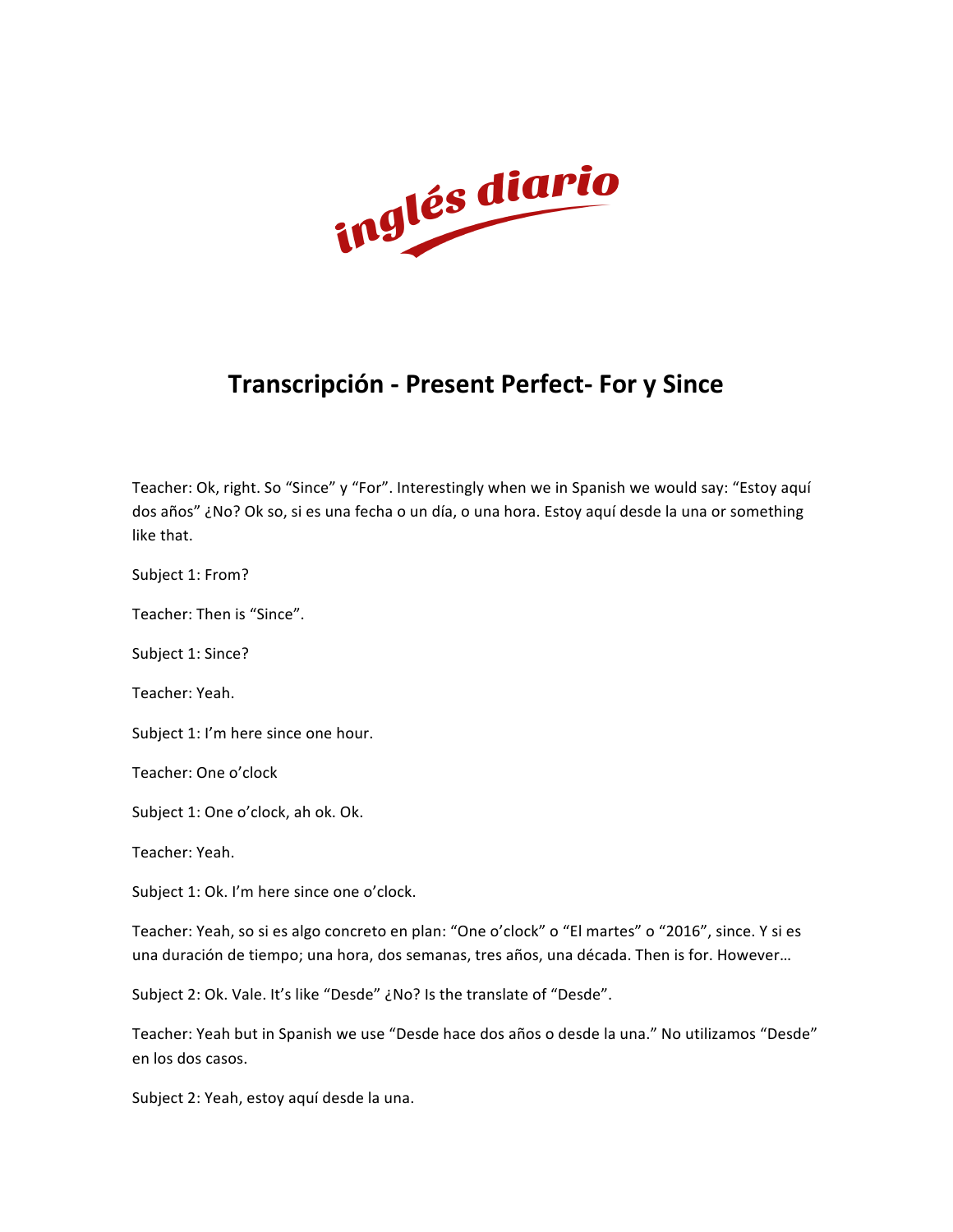Teacher: Sí, yeah. En inglés utilizamos dos palabras diferentes.

Subject 2: Aunque bueno es, nací en 1900...

Teacher: Yeah, yeah.

Subject 2: O estoy aquí desde 1975... Sí, pues después desde...

Teacher: Right, and, and no podemos decir en inglés "Estoy aquí desde" we say "He estado aquí desde"

Subject 1: Vale.

Teacher: ¿Ok?

Subject 2: Ok.

Teacher: How do you say: "He estado en Valencia desde 2006".

Subject 2: I'm in Valencia since... No, I was been...

Teacher: He estado...

Subject 2: I stay? I have, I have been...

Teacher: Yes!

Subject 2: I have been in Valencia since.

Teacher: Good.

Subject 2: Two years.

Teacher: No, 2000.

Subject 2: Since two thousand two?

Teacher: 2002.

Subject 2: 2002.

Teacher: Ok, how you say: "Estoy en Valencia o estoy en Valencia 11 años"

Subject 2: I have been in Valencia for eleven years.

Teacher: Perfect, excellent, easy. Ok, estoy en Valencia desde que nací.

Subject 1: Desde que nací.

Teacher: Está bien dicho.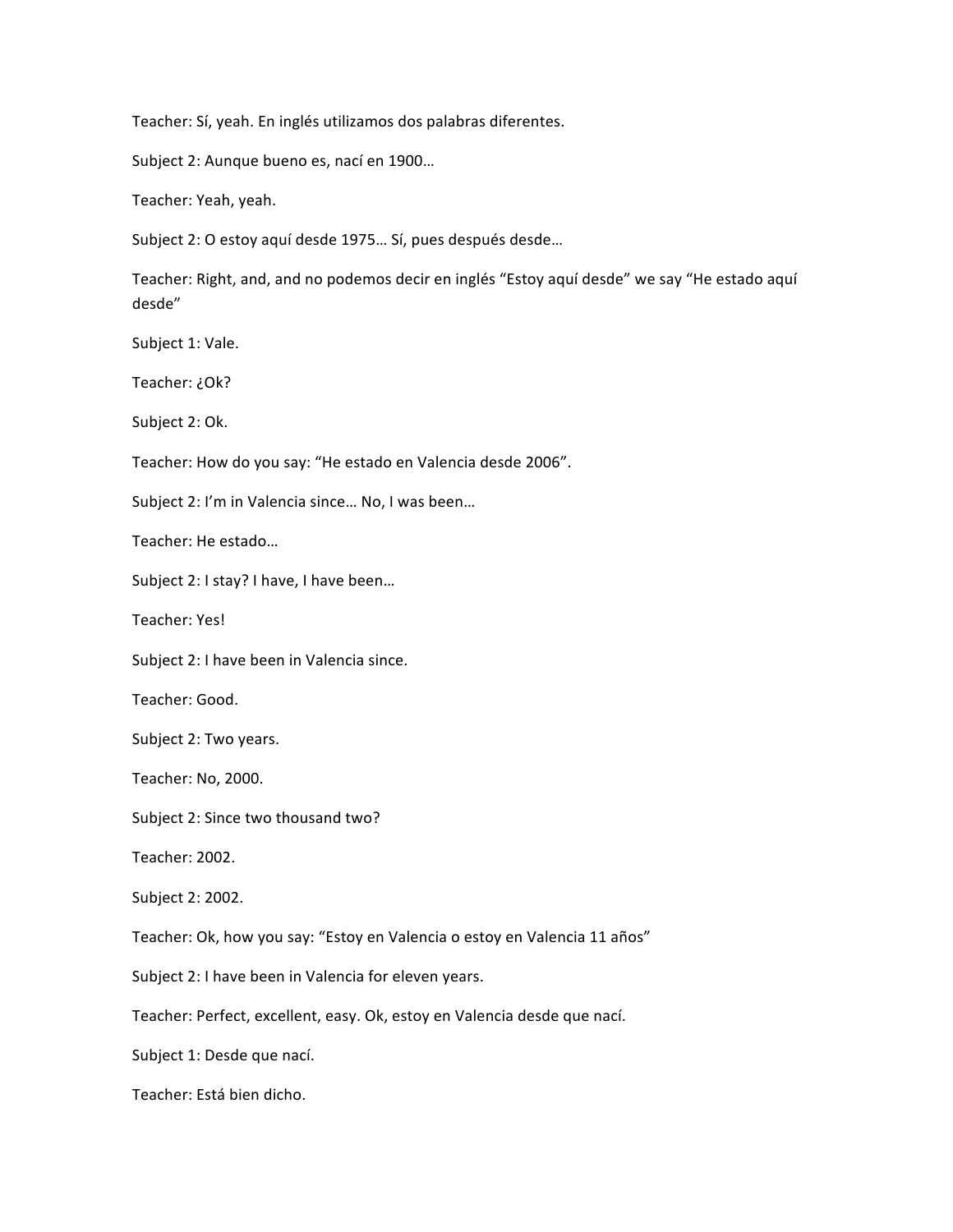Subject 1: I have been in Valencia... Teacher: Excellent. Subject 1: From... Teacher: No. Subject: No, from no, since. Teacher: Yes. Subject 1: I was born. Teacher: Excellent, absolutely perfect. Nací ¿Cómo se dice nací en, cuando naciste? Subject 1: I was born in. Teacher: When were you born? Subject 1: I was born in nineteen eighty six. Teacher: Nineteen eighty six. Subject 1: Nineteen eighty six. Teacher: Ask me. Subject 1: You? Teacher: Yeah. Ask me. Subject 1: When you was born? No? When you was born? Teacher: No, it's incorrect. Subject 1: When was you born? Teacher: I was - you. Subject 1: I was you? Teacher: No. I was, he was... Subject 1: Ah, when you were, when you were born. When you born? Were? No, no. When you were born? Teacher: No. Subject 1: When were you born?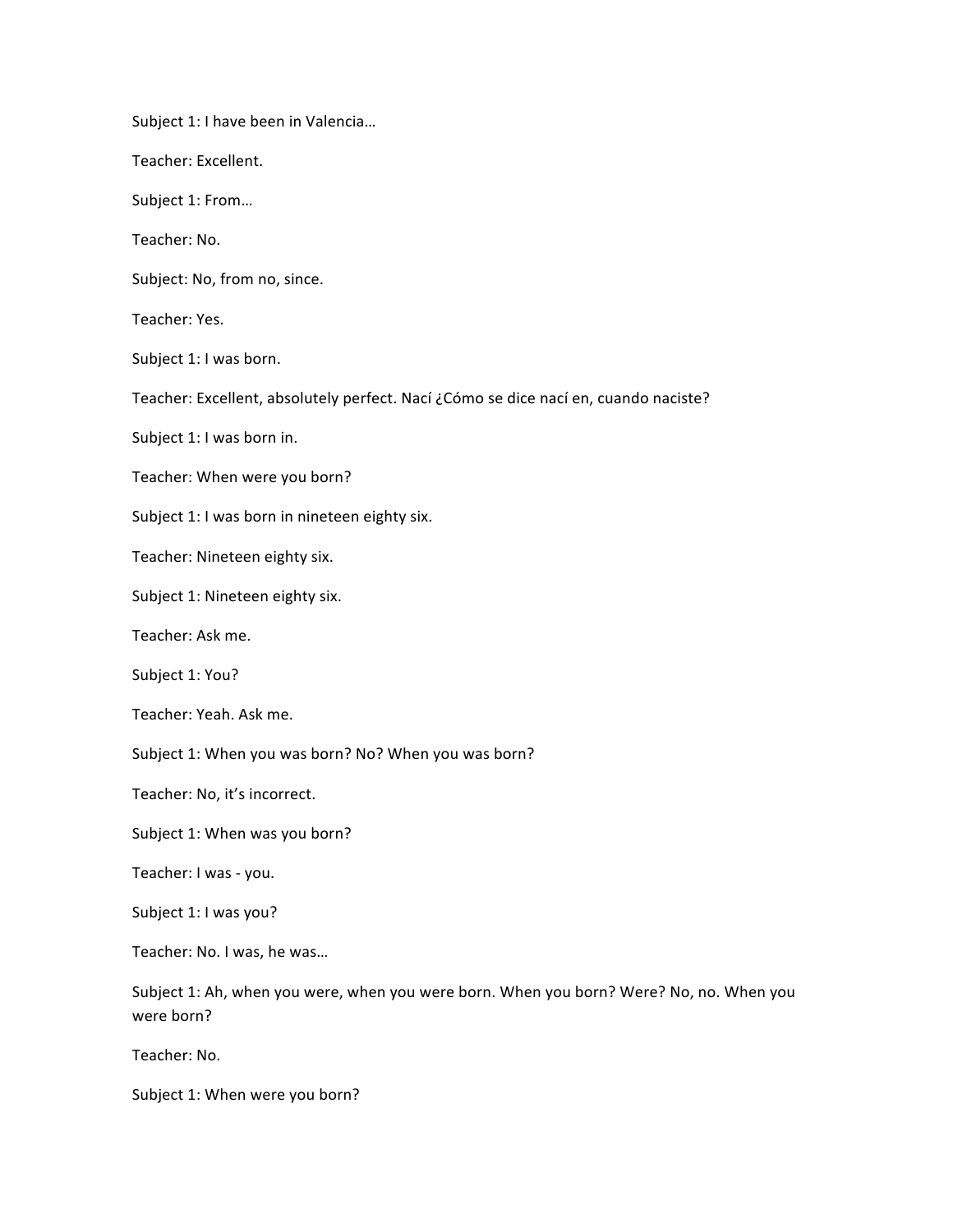Teacher: Yes! 

Subject 2: Like a paso.

Teacher: Una vez más.

Subject 1: When were you born?

Teacher: Good. I was born in 81, nineteen eighty one. I was born in 1981.

Subject 2: We are old school.

Teacher: Yeah. ¿Cómo se dice: "1836"?

Subject 2: Eighteen? Eighteen thirty six?

Teacher: Good, good.

Subject 2: Eighteen thirty six.

Teacher: ¿Cómo se dice: "2006"?

Subject 1: Two thousand and six

Teacher: ¿Cómo se dice: "2012"?

Subject 2: Two thousand and...

Teacher: Ha cambiado.

Subject 2: Yeah, you know?

Teacher: Sí.

Subject 2: Twenty... twelve. Twenty twelve?

Teacher: Yes, yes, yes.

Subject 2: Are you sure?

Teacher: Correct.

Subject 1: Ha cambiado...

Teacher: Yeah

Subject 1: In this times or...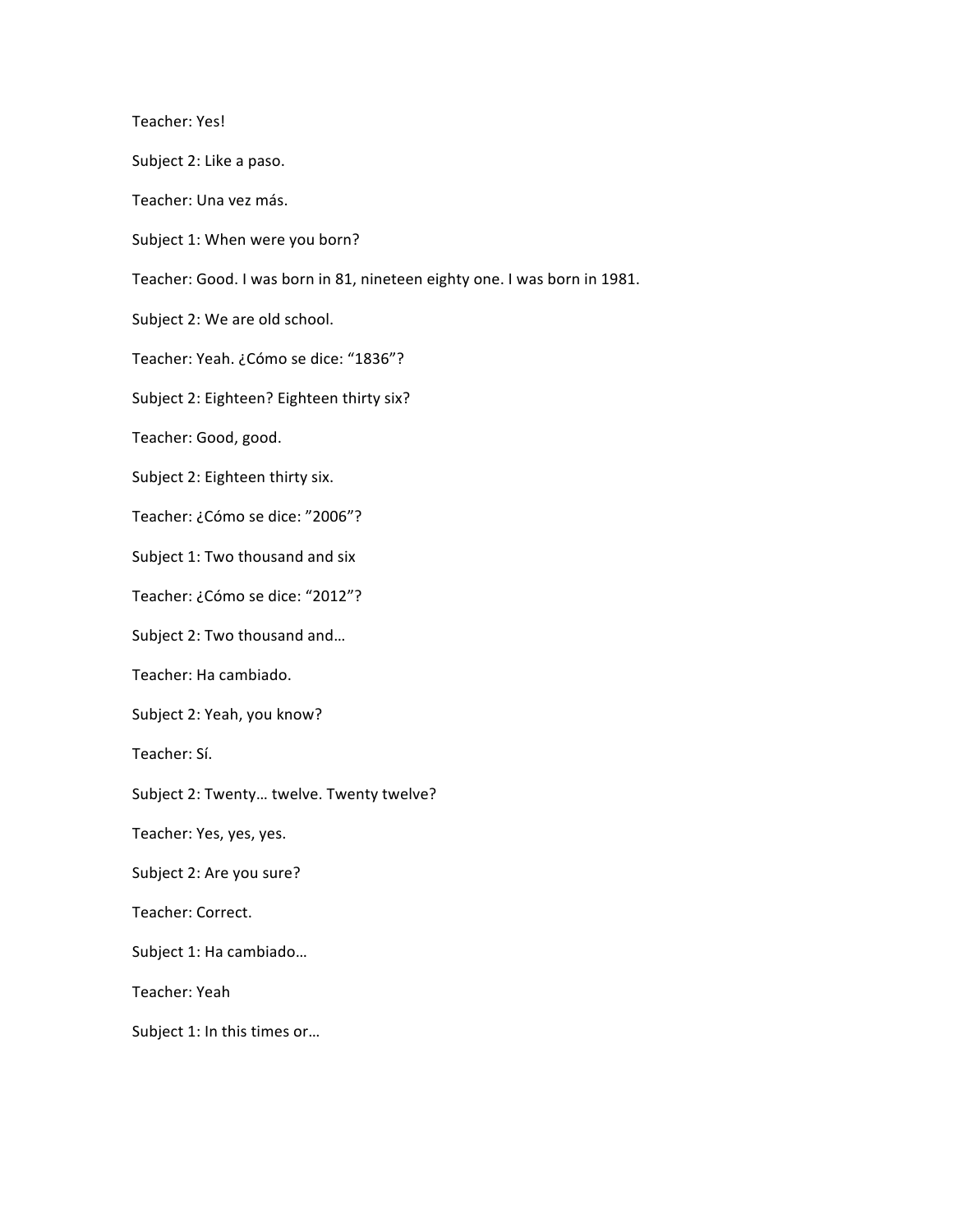Teacher: Yeah, en 2010, es que durante 10 años, en 2000 cambiamos la forma y decimos: "Two thousand and one, two thousand and two, two thousand and three" y en 2010 ya volvemos a: "Twenty ten, twenty eleven, twenty twelve, twenty thirteen"

Subject 1: This is a... Like a legal or?

Teacher: Stop it. Yeah, it's just normal, it's just normal. 10 años perdidos de two thousand and, que…

Subject 2: It's veteran... Two thousand and twelve.

Teacher: Two thousand and twelve. Ok, estoy en este trabajo dos años.

Subject 2: I have, I have, stay?

Teacher: No.

Subject 2: No. I have... been.

Teacher: Good, good, good.

Subject 2: Sorry, sorry. I have been in this work for to works. No because...

Teacher: Otra vez.

Subject 2: I have been in this work for two works, for two years. Sorry

Teacher: Yes! Good, I have been in this work for two years. Job, I have been in this job.

Subject 2: Job, job.

Teacher: I would say el sustantivo es "Job" y el verbo es "Work." Siempre que vas a decir "Trabajo" o "Estoy trabajando" es "Work", pero si es un trabajo, es "Job". Yeah.

Subject 1: It's like a...

Teacher: Profesionalmente, position.

Subject 1: Yeah.

Teacher: I have been in this position for...

Subject 1: In this position for, yeah. Two weeks, two years.

Teacher: ¿Cómo es con "Since"? ¿Cómo se diría?

Subject 1: I have been in this job since two thousand and seven no? Or twenty ten

Teacher: Yes, good.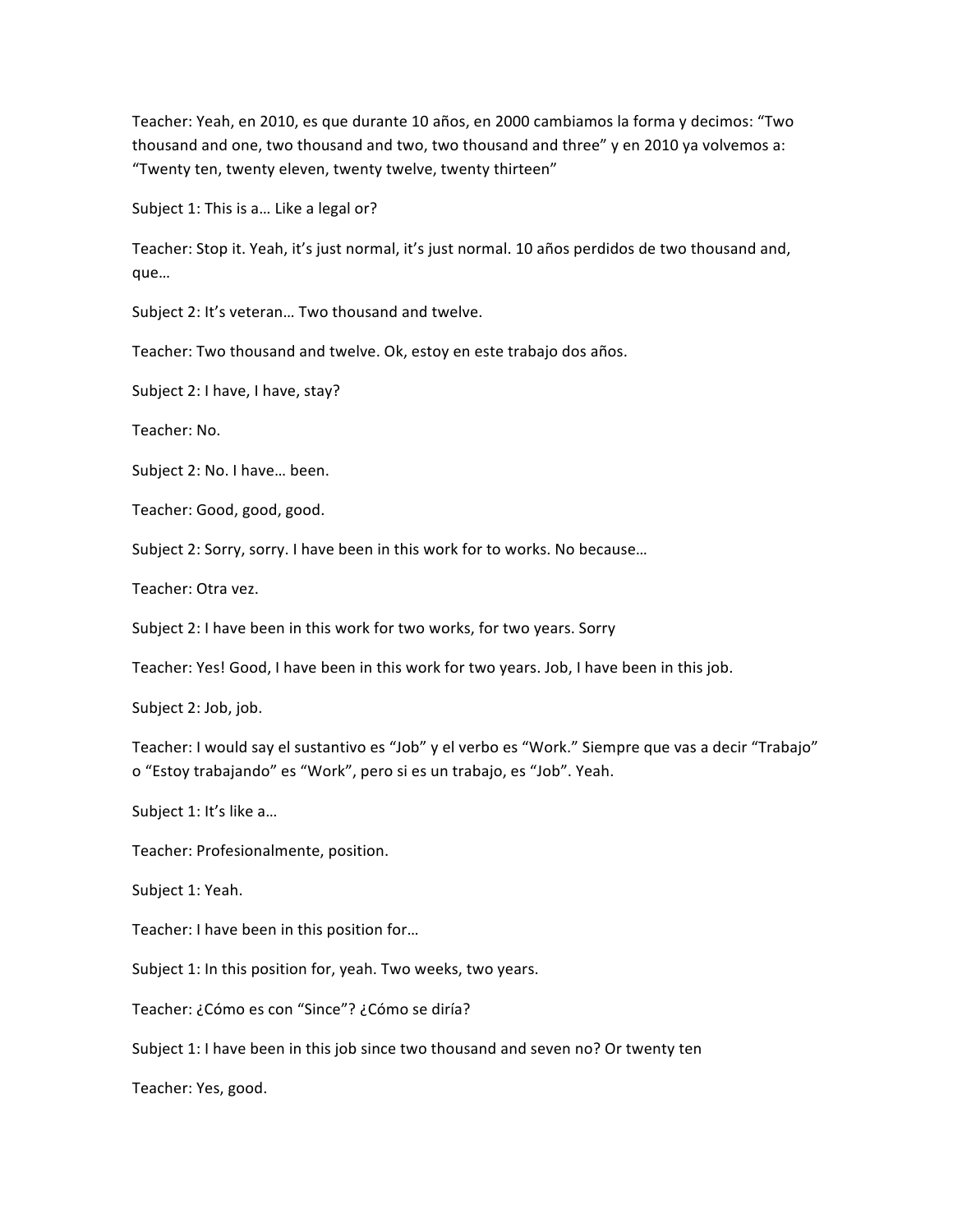Subject 1: For example. Teacher: Pero no es verdad. Subject 1: No, no, no it's not true. I have been in this work. Teacher: No, no, no. Subject 1: No? I have been in this job... Teacher: Yes Subject 1: Or in this position... Teacher: Yes! Subject 1: Since September of two thousand or twenty seventeen. No? Seventeen? Teacher: Tampoco es verdad. Subject 1: Seventeen? Teacher: Twenty sixteen. Subject 1: Sixteen, no seventeen. Seventeen? Teacher: Twenty sixteen. Subject 1: Only one year. Teacher: Which is twenty, twenty sixteen. Porque ahora es twenty seventeen. Subject 2: Ah ok, you have reason. Teacher: ¿Cómo se dice tienes razón? Subject 2: It's not, you have reason? Teacher: No. We say: "Estas derecha o derecho". Subject 2: Are you, o sea are you are ok or you are.. Teacher: You are right. Subject 2: Ok, you are right. Yeah, I'm not right. Teacher: Good. He sido comercial durante 10 años. Subject 2: I have, no? I have been, it's the same? Teacher: Correct. Very good.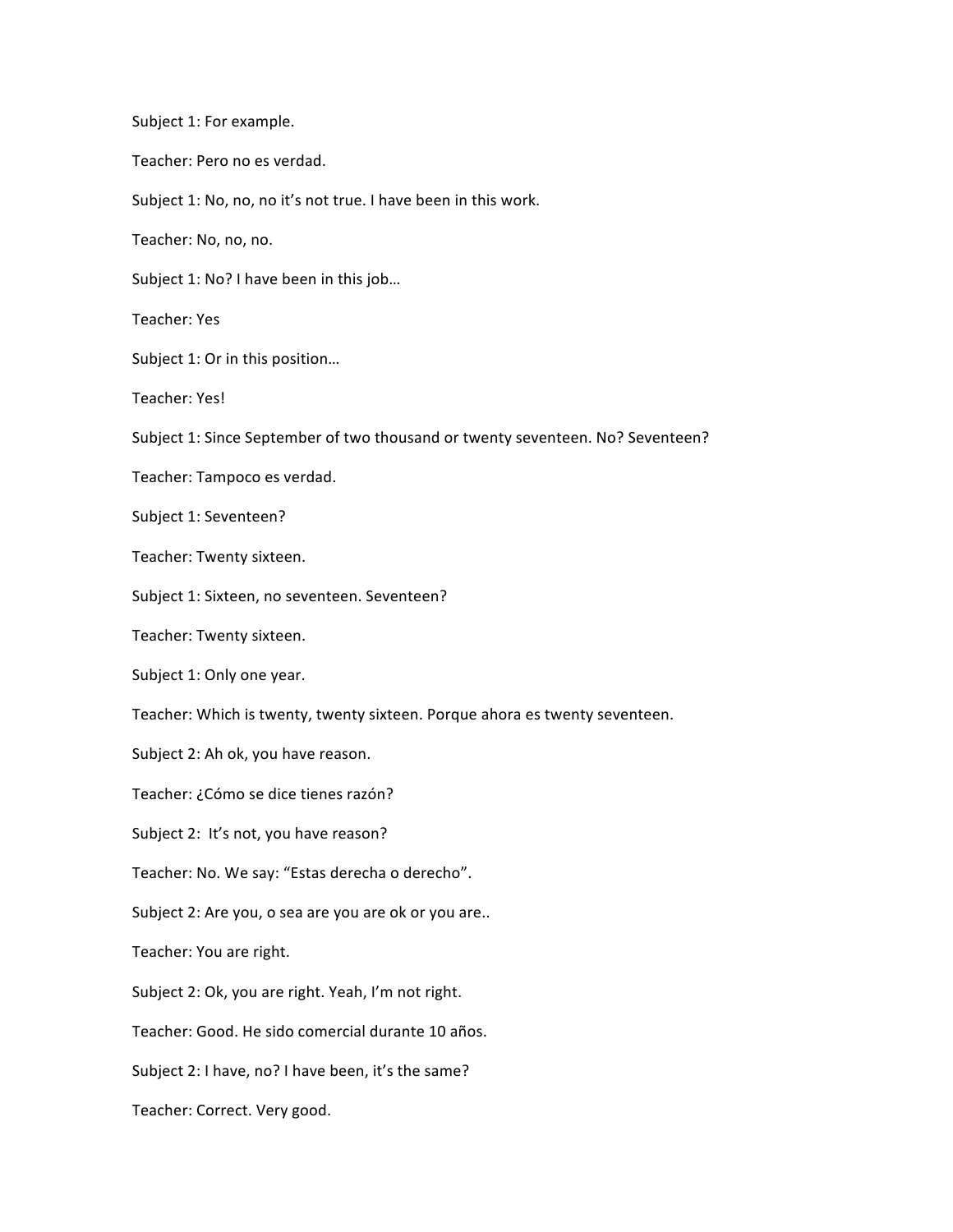Subject 2: He estado o he sido it's the same?

Teacher: It is, yeah, yeah, yeah. I have been utilizamos un mogollón en inglés para muchas cosas.

Subject 2: I have been a comercial for...

Teacher: Salesman.

Subject 2: Or salesman.

Teacher: Yeah.

Subject 2: For a lot of years.

Teacher: Yeah, comercial es un anuncio de la tele.

Subject 2: Yeah, a comercial, yeah. Advertisement.

Teacher: Correct. So, comercial es...

Subject 2: Is manager or salesman.

Teacher: Salesman, de hecho está cambiando el mundo y ya no decimos: Salesman.

Subject 2: No?

Teacher: Porque Saleswoman, salesman, neutro de..

Subject 2: Sells.

Teacher: Sells person.

Subject 2: Person, ok. Sells person.

Teacher: Yeah. 

Subject 2: Nice.

Teacher: Ok. ¿Cómo se dice: El programa duró una media hora?

Subject 1: The program...

Teacher: Durar.

Subject 1: ¿Durar?

Teacher: Yeah. Last.

Subject 1: Last?

Teacher: Yeah. Last es un verbo. To last.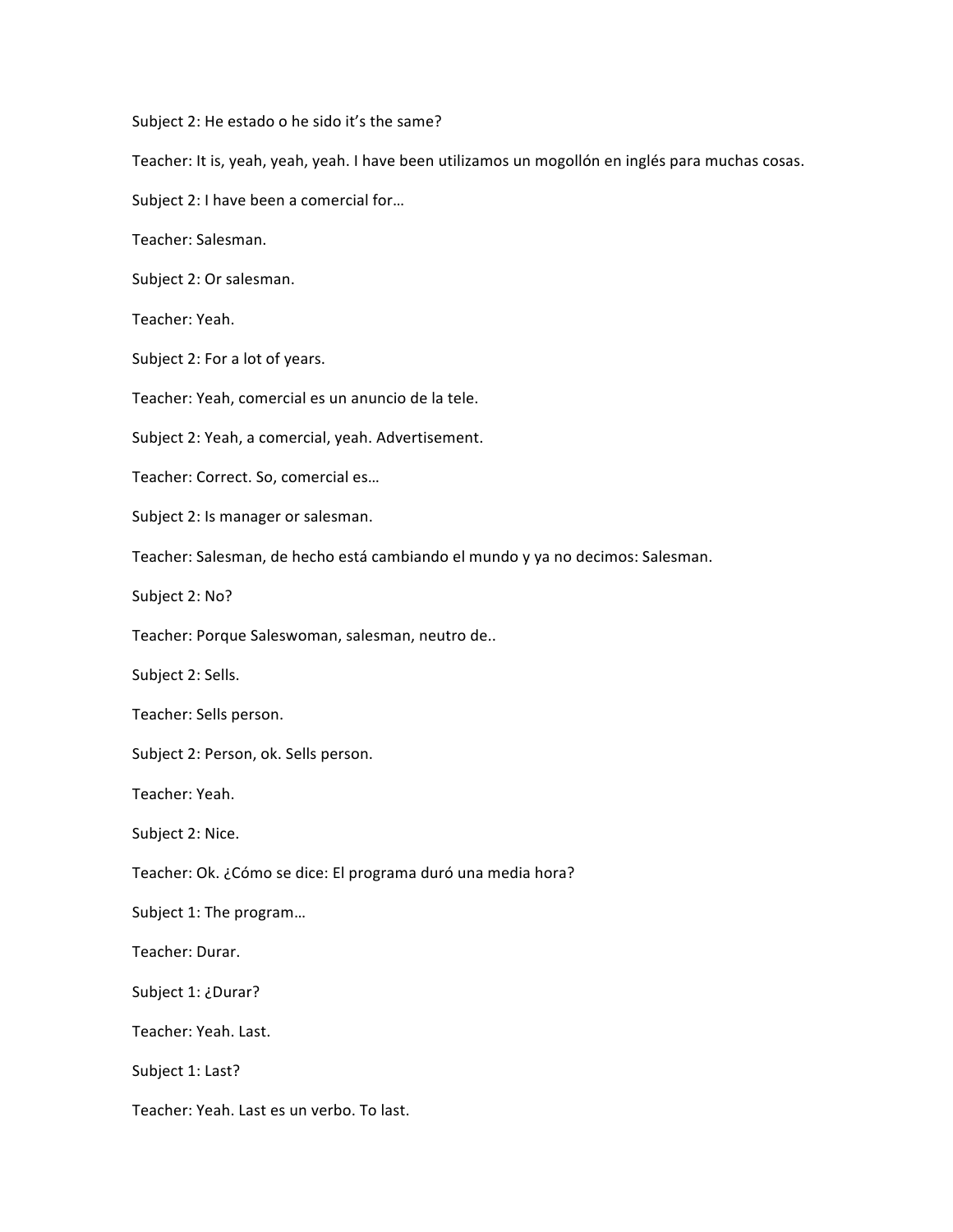Subject 1: Ya. To last. Teacher: The program... Subject 1: Last... Teacher: En pasado ¿cómo sería? Subject 1: Lasted? Teacher: Correct, good. Subject 1: Lasted since two hours? Teacher: No, no, since es incorrecto ¿Por qué? Subject 1: El programa duró desde... No, no está bien dicho. Teacher: Es una, es una duración. Subject 1: The program lasted two hours or thirty minutes or... Teacher: Correct, yeah, yeah, yeah. Media hora it's half an hour. Subject 1: Ya. Half an hour. Teacher: Ya. ¿Cómo se dice: "Estoy esperando una semana, tío"? Subject 1: Tío, joder. I was waiting for a, no. Teacher: No. ¿Cómo se dice "Estoy" en inglés? Subject 1: ¿Estoy? Teacher: Sí, estoy aquí durante... Subject 1: I have been, es estado. Teacher: Yeah, correct. Subject 1: ¿También estoy? Teacher: Y esto en el caso que decimos, estoy en este trabajo dos años. Subject 1: I have been?

Teacher: I have been in this job for two years. Nunca podemos decir: "I'm in this job for two years" porque no tiene sentido en inglés. Tenemos que decir: "I have been in this job for two years".

Subject 1: Ok. Yo he estado o yo estoy...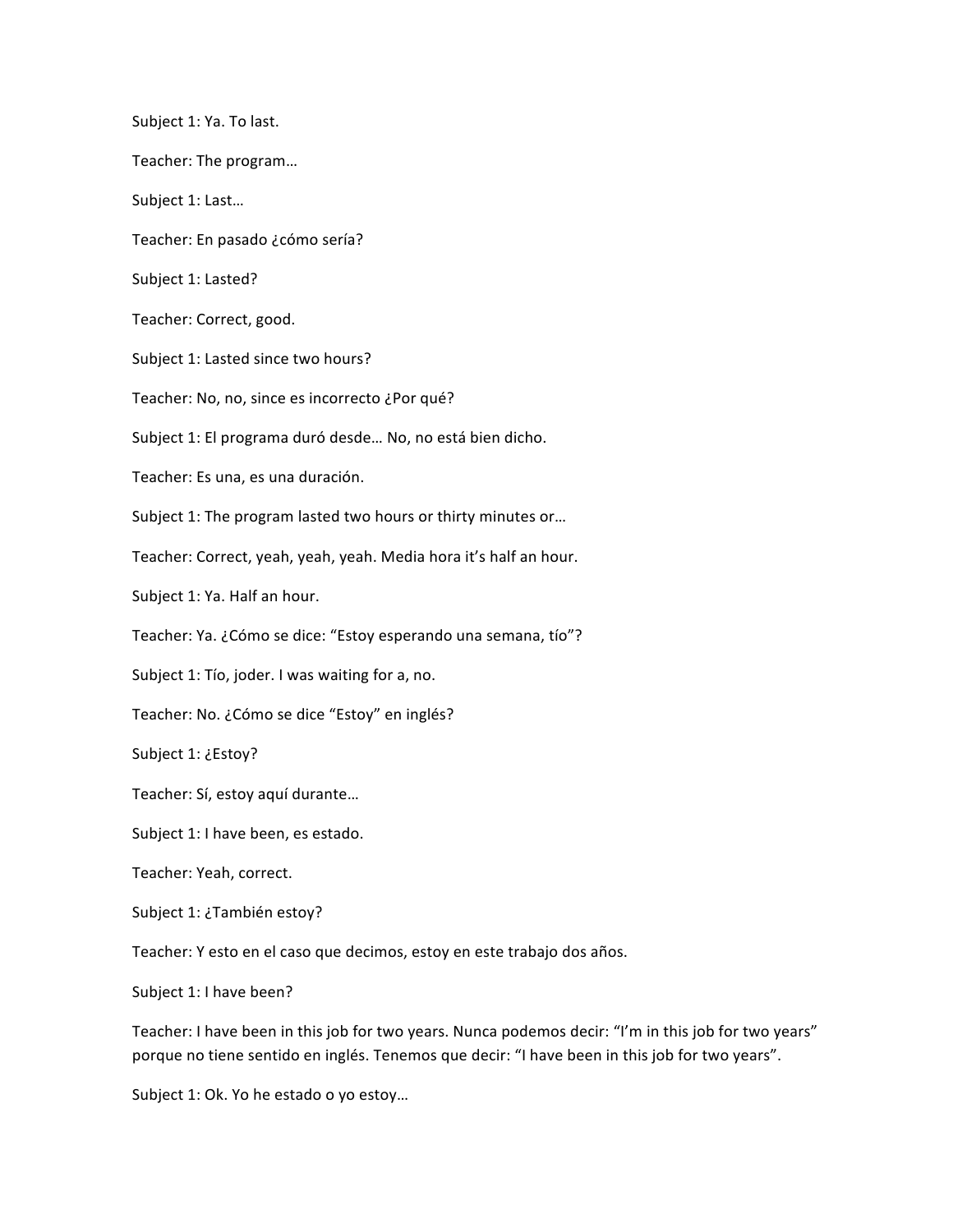Teacher: Sí, en español decimos: "estoy esperando una semana" ¿Vale? Pero en inglés es: "He estado esperando una semana".

Subject 1: Ya.

Teacher: Es más complicado en inglés pero como digo, utilizamos esa forma: "I have been" "I've been" "I've been" en muchas cosas, más que en español. De hecho yo hago el error en castellano y digo: "He estado aquí dos horas, tío" y no suena, está bien pero no es normal ¿Verdad?

Subject 2: No es tan, no es.

Teacher: No es estoy aquí...

Subject 2: Estoy aquí es como más, estoy más jodido, es como ¿Sabes? He estado es como...

Teacher: Too formal, too formal. Ok, so. Estoy esperando una semana.

Subject 2: I have been since a week?

Teacher: No.

Subject 2: ¿No, verdad?

Teacher: Esperando…

Subject 2: I have been waiting? Since a week, for a week. A week.

Teacher: ¿Por qué? Porque es for…

Subject 2: Ya, una semana es algo concreto ¿No?

Teacher: No, es una duración de tiempo. Una semana, un día, dos años.

Subject 2: Ya. No más concreto, no es una fecha, una hora...

Teacher: Sí, sí, eso es donde quiero llegar. La una.

Subject 2: Ya.

Teacher: El martes.

Subject 2: Ya.

Teacher: El 29 de Julio del 2000...

Subject 2: Septiembre del 2017.

Teacher: Sí, te...

Subject 2: Ya.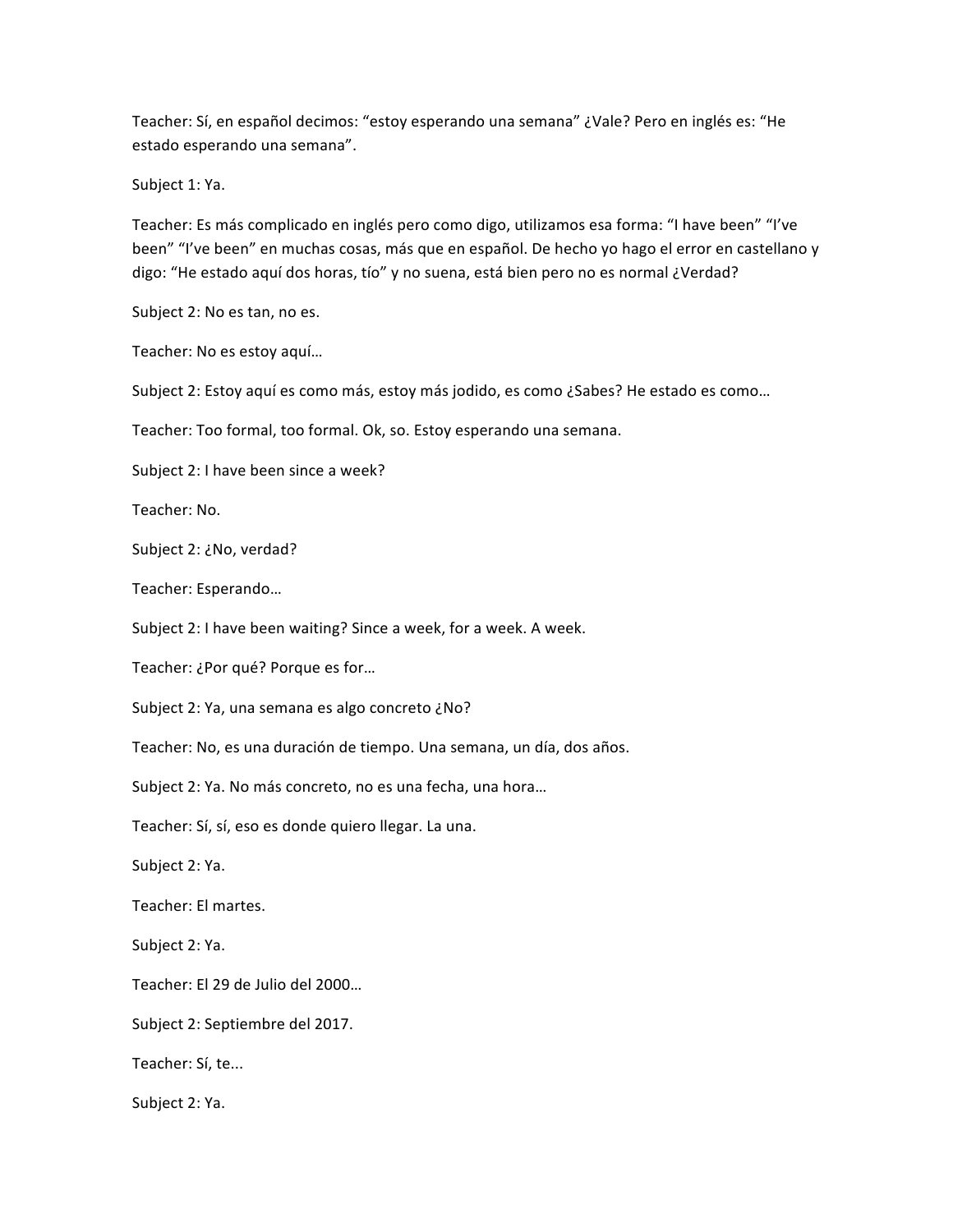Teacher: ¿Ya?

Subject 2: Ya.

Teacher: Estoy esperando una semana, tío. Go.

Subject 1: I have been waiting for a week.

Teacher: Man.

Subject 1: Man.

Teacher: I have been waiting for a week, man.

Subject 1: I have been waiting for a week, man.

Teacher: Correct.

Subject 1: I have been waiting, ahí el have se difumina.

Teacher: Ya, exacto.

Subject 1: I have been waiting for a week, man.

Teacher: Como digo, utilizamos esa forma tanto que casi decimos: "I've been waiting for a week"

Subject 2: Es como pronunciar: "Af bin"

Teacher: I've been, yeah. A-F-B-I-N.

Subject 1: Af bin. Oh fuck. I've been waiting for a week, man.

Teacher: Yeah…

Subject 2: I have been waiting.

Teacher: Estoy esperando desde la semana pasada, tío.

Subject 2: I've been waiting since last week, man.

Teacher: Yes! Llego aquí, ¿Se puede decir: Llevo aquí desde la una?

Subject 1: Sí, yeah. I, llevo aquí, I have been it's the same?

Teacher: Correct.

Subject 1: I've been here since one o'clock.

Teacher: No he visto, no veo a mi familia desde septiembre.

Subject 2: I don't...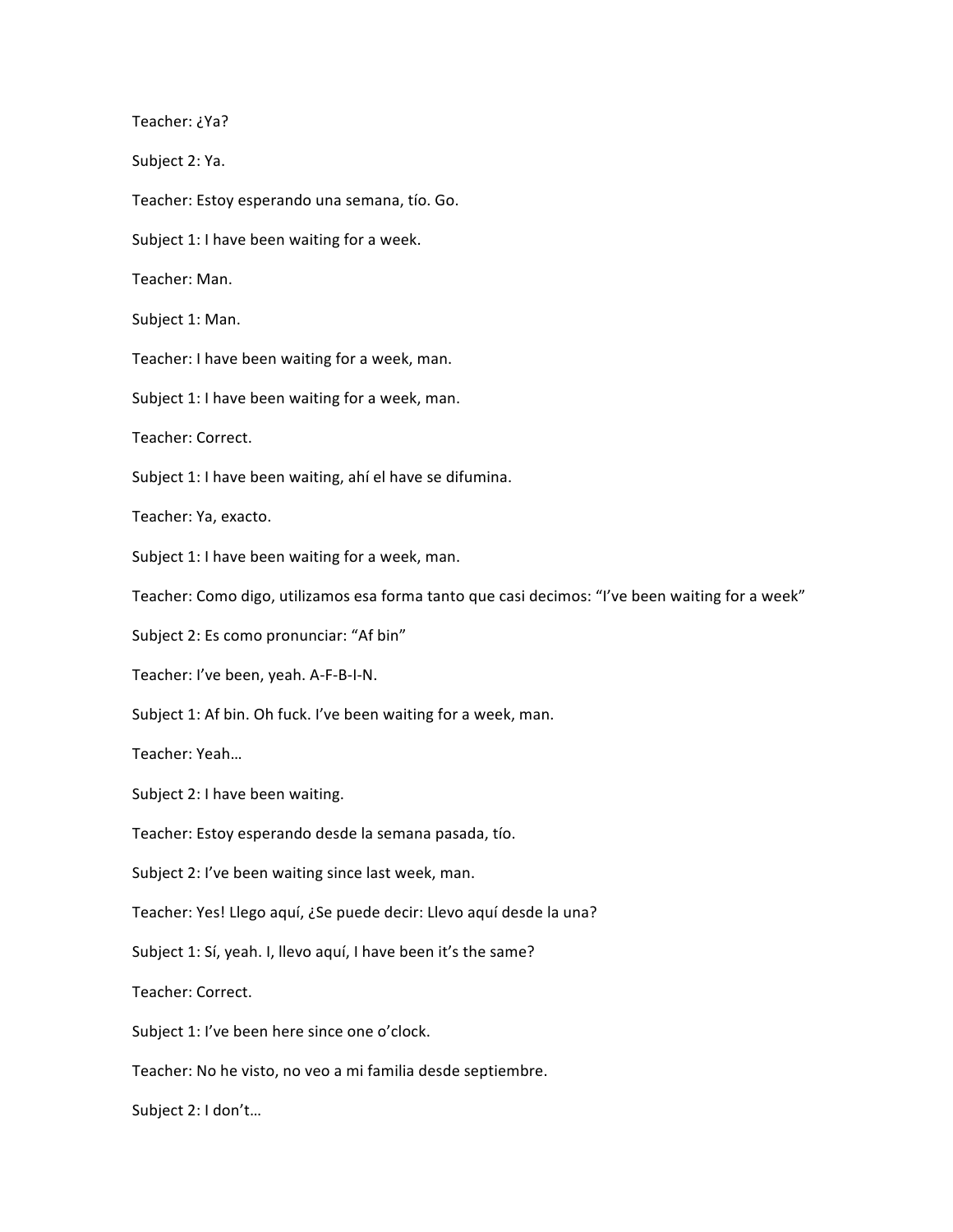Teacher: No, te fijas en el error que acabo de hacer yo.

Subject 2: No he visto a mi familia desde el 2007, ¿No?

Teacher: Pero yo he dicho, sí, eso es no he visto a mi familia pero no veo a mi familia desde...

Subject 2: No veo a mi familia, ya.

Teacher: Es más normal en castellano.

Subject 2: No veo a mi familia desde...

Teacher: Sin pensar he dicho: "No he visto a mi familia desde..."

Subject 2: I... No he visto, o sea pero es no veo. I saw. I don't saw?

Teacher: ¿Cómo se dice: "Estoy aquí dos años"?

Subject 2: I didn't, I didn't saw?

Teacher: ¿Cómo se dice: "Estoy aquí dos años"?

Subject 2: I have been? I've been...

Teacher: Ok, so ¿Cómo se dice: "No estoy aquí"?

Subject 2: I haven't been.

Teacher: Correct. ¿Y cómo? Y en el caso de ver, no veo a mi familia ¿Cómo sería?

Subject 2: I haven't see?

Teacher: Correct. Yeah, ¿Participio es? See, saw...

Subject 2: See, saw, seen. I haven't seen. I haven't seen my family since the day, no...

Teacher: Yes! September, da igual.

Subject 2: I haven't seen.

Teacher: Un día dura 24 horas. Un día dura 24 horas.

Subject 1: A day... Durar me lo has dicho antes.

Teacher: Durar.

Subject 1: Durar me lo has dicho antes. Is lasted?

Teacher: A day, correct.

Subject 1: Lasted for 24 hours?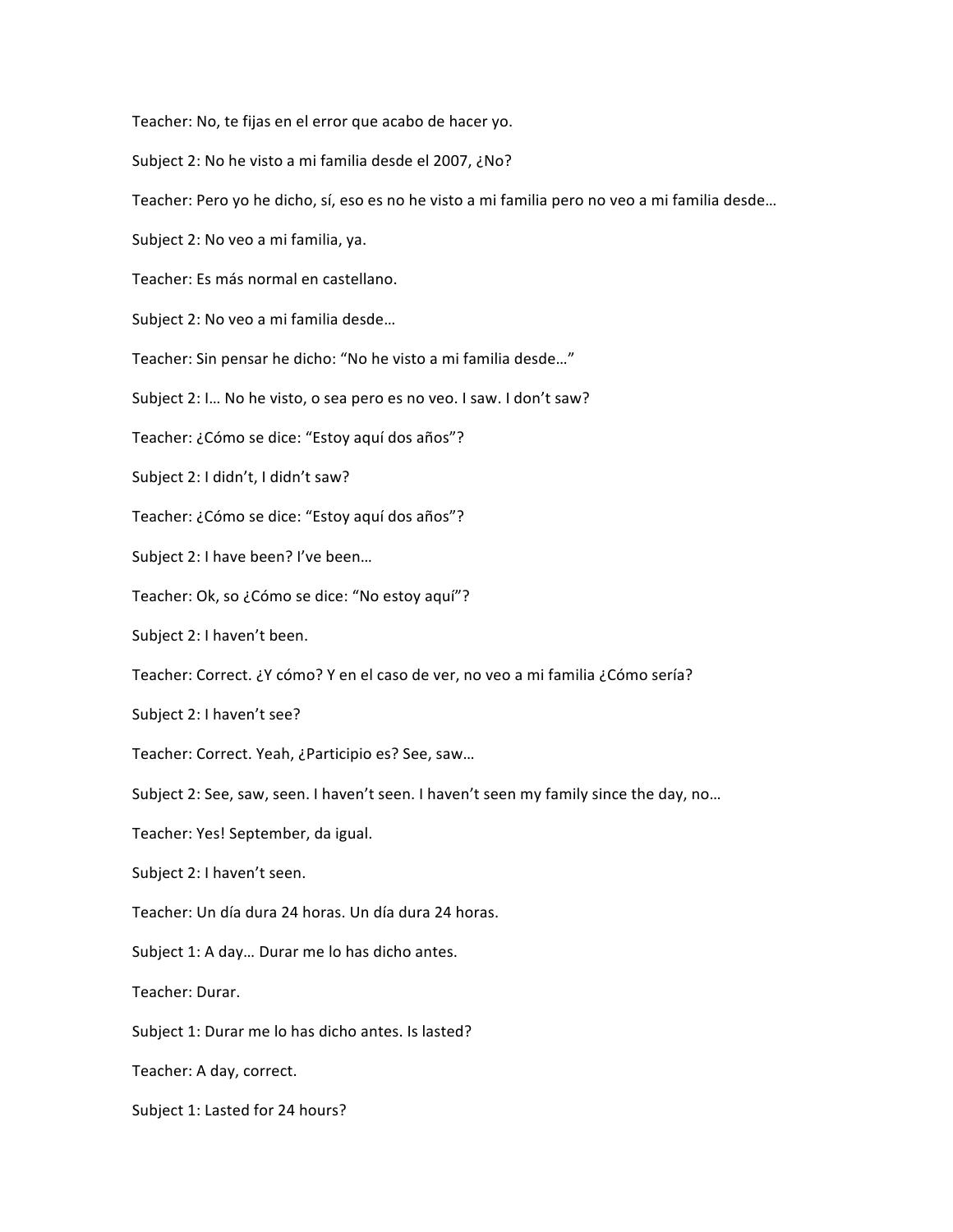Teacher: Correct, has dicho: "Un día duró durante..." Subject 1: Ah, lasted es verdad, ok. A day last... Teacher: A day last? I last, you last... Subject 1: A day last, lasts. Teacher: Yeah, good. Subject 1: A day lasts for 24 hours. Teacher: Yeah, it goes... Subject 1: A day lasts for 24 hours. Lasts. Teacher: Yeah. Subject 1: Lasts. Teacher: Correct. Subject 1: For 24 hours. A day lasts for 24 hours. Teacher: Yeah, yeah, yeah. ¿Cómo se dice: "Desde el 2010"? Subject 2: ¿Desde el 2010? Teacher: Yes. Subject 2: Since to twenty ten? Teacher: ¿Cómo se dice...? Subject 2: Since twenty ten? Teacher: Since twenty ten. ¿Cómo se dice: "Estoy trabajando desde las ocho"? Subject 2: I have been work, I have been work since eight o'clock. Teacher: He estado trabajando... Subject 2: I have been working since eight o'clock. Teacher: Good. Subject 2: I have been working since eight o'clock. Teacher: Ok ¿Y cómo se dice: "He estado trabajando duro desde el 2011"?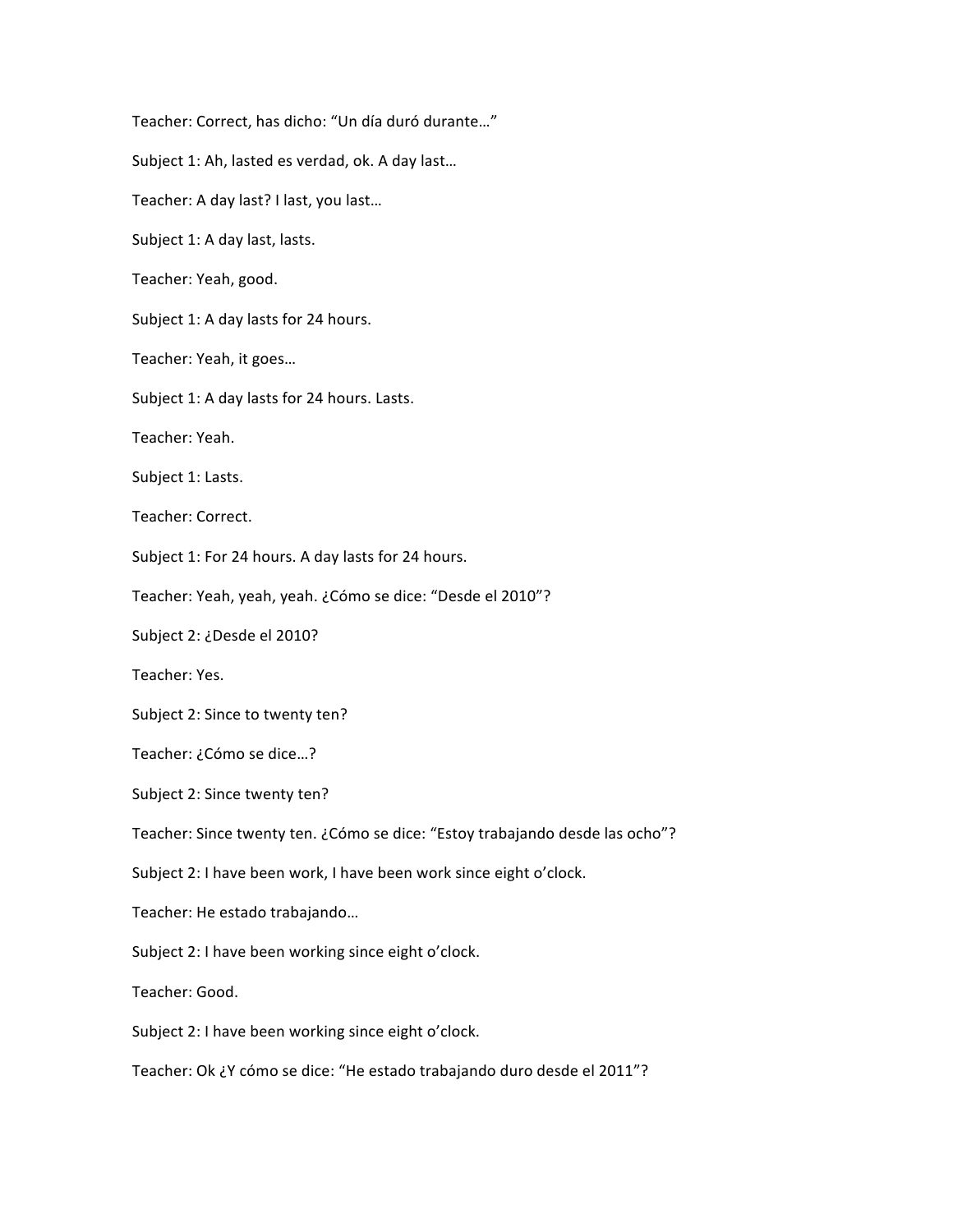Subject 1: I have been working hard for, no, since two thousand or twenty eleven. Or two thousand and eleven. Cual do you prefer.

Teacher: Twenty.

Subject 1: Twenty eleven.

Teacher: Twenty eleven.

Subject 1: Good. Twenty eleven, twenty eleven.

Teacher: Good, good, good. Es mejor.

Subject 1: I've been working hard since twenty eleven.

Teacher: Yeah.

Subject 1: He estado trabajando duro.

Teacher: Sí, sí, sí. ¿Cómo se dice: "Fui al instituto durante cinco años"?

Subject 2: I ¿Fui?

Teacher: Yeah, en este caso es diferente.

Subject 2: No, I have been.

Teacher: Good, good.

Subejct 2: Yo fui al instituto. I... Yo fui, joder. No, fui It's not go.

Teacher: Tienes dos opciones aquí.

Subject 2: I have go? No. I have...

Teacher: Cuidado.

Subject 2: Yo fui, ir, let's go.

Teacher: Yeah, so es pasado.

Subject 2: I have got.

Teacher: No.

Subject 2: Gotten?

Teacher: I...

Subject 2: I was?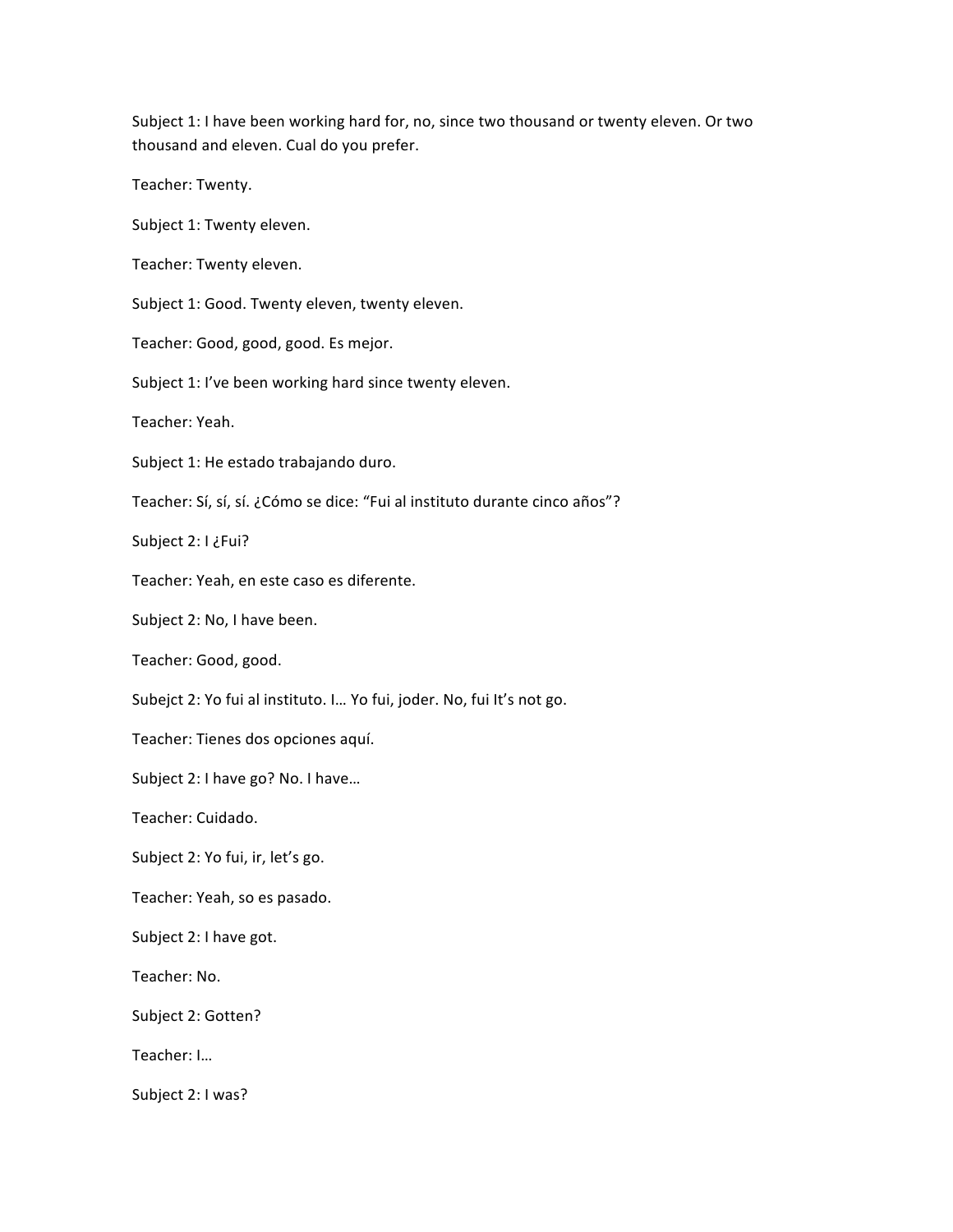Teacher: Was or I went. Subject 2: I was or I went. Teacher: Yeah. Subject 2: I was or I went Teacher: Yes. Subject 2: Nothing more. Teacher: Yeah Subject 2: I was in the institute? For, can you repeat it? Teacher: Cuidado que "Institute" en inglés es manicomio. Subject 2: No! Teacher: Sí. Subject 2: Are you sure? Teacher: Yeah Subject 2: High, high school? Teacher: High school. Subject 2: High school is nice? Teacher: High school it's correct. Subject 2: Ok. Teacher: Instituto es manicomio. Subject 1: No jodas. Teacher: I was in an institute for five years. Can you say it? Fui al instituto durante cinco años Subject 2: I was in a high school ¿Durante 25 años? Teacher: Yeah. Subject 2: Es, since or for? Twenty five, for twenty five years. Teacher: Yes!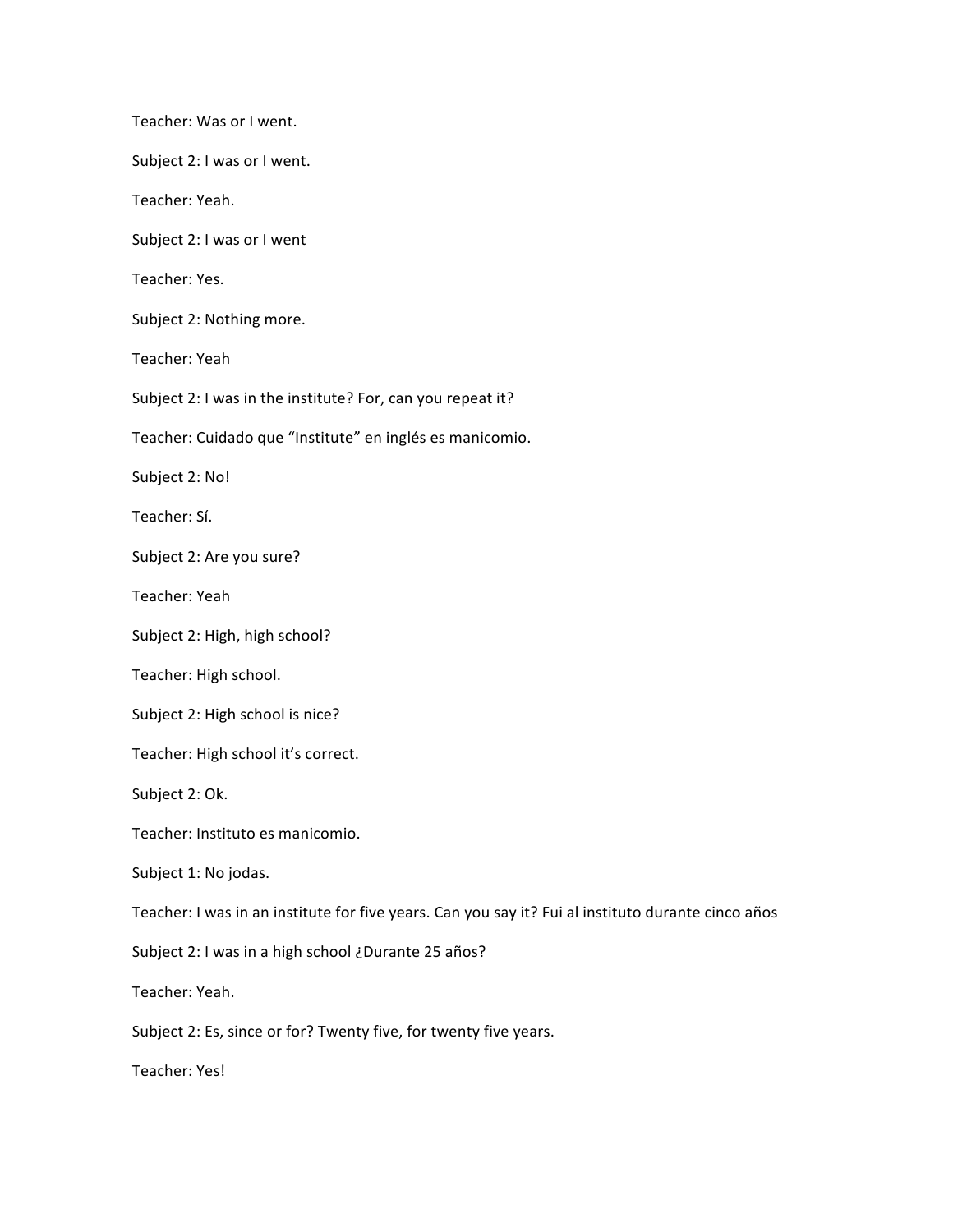Subject 2: Yeah, twenty five years, ok. I was in a high school for twenty five years. Not in an institute. I never say...

Teacher: No in an institute.

Subject 2: Yeah.

Teacher: For five years.

Subject 2: And I'm here.

Subject 1: Are you ok?

Teacher: Encantado de conocerte.

Subject 1: Institute?

Teacher: Yeah.

Subject: Yeah.

Teacher: I think if you say that, sometimes if you make a mistake, and you like the call false friends, you know about false friends?

Subject 1: False friends?

Teacher: False friends. Words that sound the same in English and Spanish but they have very different meanings

Subject 1: Yeah.

Teacher: An institute is a false friend because "Instituto" es high school.

Subject 1: Yeah.

Teacher: "Institute" es manicomio. If you make a mistake, normally it's ok.

Subject 1: Ya.

Teacher: But in this case, they would not understand, they would think that you are a crazy man.

Subject 1: Yeah, you know.

Teacher: Cuz' English people don't know the "Instituto" es...

Subject 1: Ya.

Teacher: Es high school..

Subject 1: Ya, ya, ya.